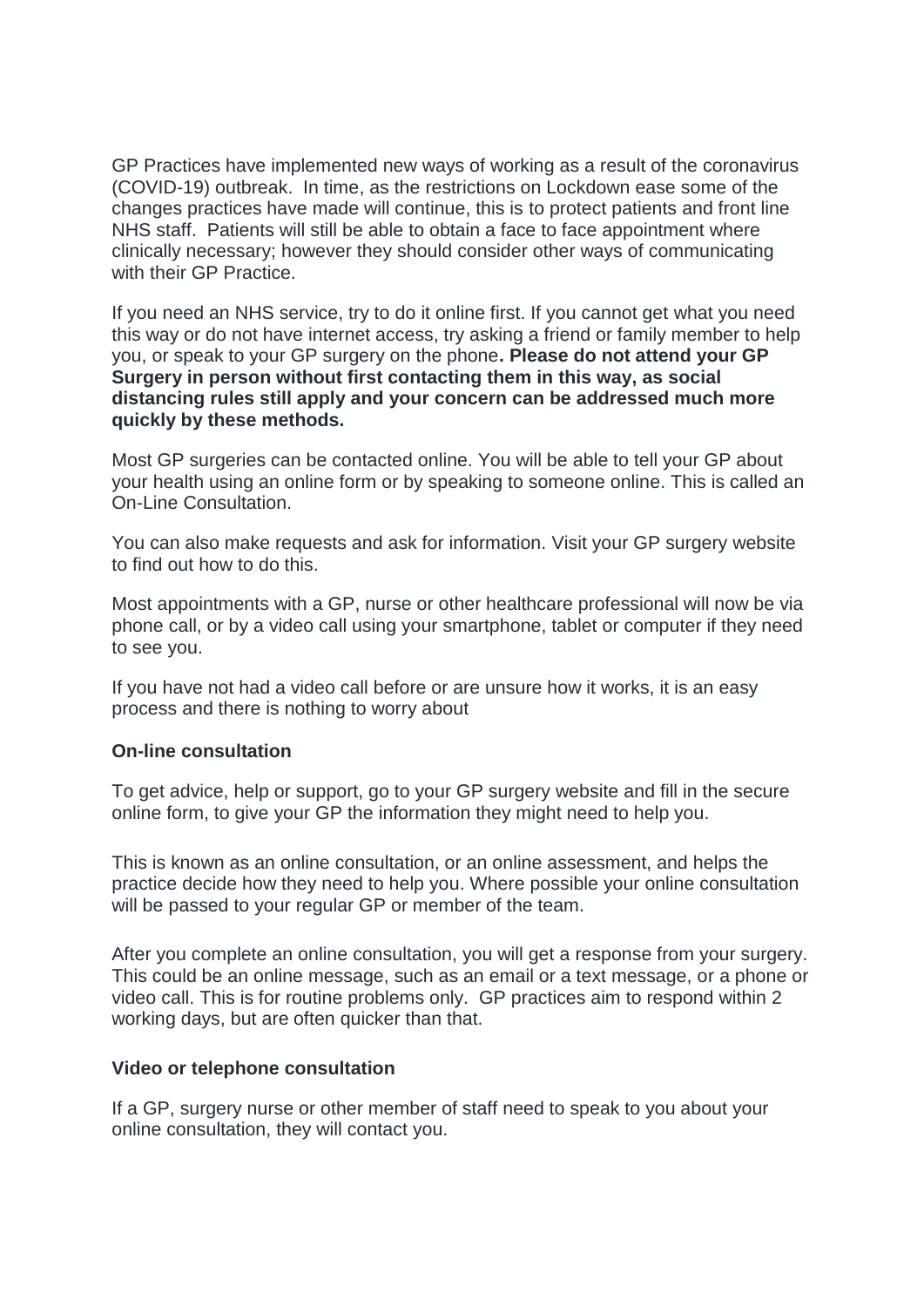You might be asked to have a telephone conversation with your GP or most appropriate person in the practice team. Or they may ask you to use a link, which they will send to you, to join a video consultation at a specific time.

Please ensure that your GP practice has the most up to date phone number for you. It is your responsibility to make sure that your GP practice has your most up to date details.

# **Video consultation**

During your video consultation you can speak to your doctor or nurse, in a private setting, as if you were both in the same room.

You will need:

- an internet connection
- a well-lit, quiet and private space you can also have a family member with you, if you would like to
- a computer, tablet or smartphone

You will need to allow microphone and camera access for the video consultation to work, making sure the built-in camera, microphone and volume are switched on.

Some video consultation systems let you test it is working before you start the call.

If you need to show the doctor or nurse your problem, you can use the video camera. If it's a place that is hard to reach, such as an injury to the back of your head, you may find it easier to take a good-quality photo or recording of the problem beforehand, so it can be shared.

You can ask the same questions you would if this was a face-to-face appointment at the GP surgery, and it is a good idea to write down any advice or next steps they give you.

Whilst the video consultation will not be recorded, the doctor or nurse will make notes in your GP record in the usual way.

If something goes wrong during your video consultation, such as the connection being interrupted, your healthcare professional will call you back.

Online consultations should not be used if you need very urgent or emergency care.

Call 999 if someone is seriously ill or injured and their life is at risk.

If you need urgent medical help, use the NHS 111 online service. Only call 111 if you are unable to get help online.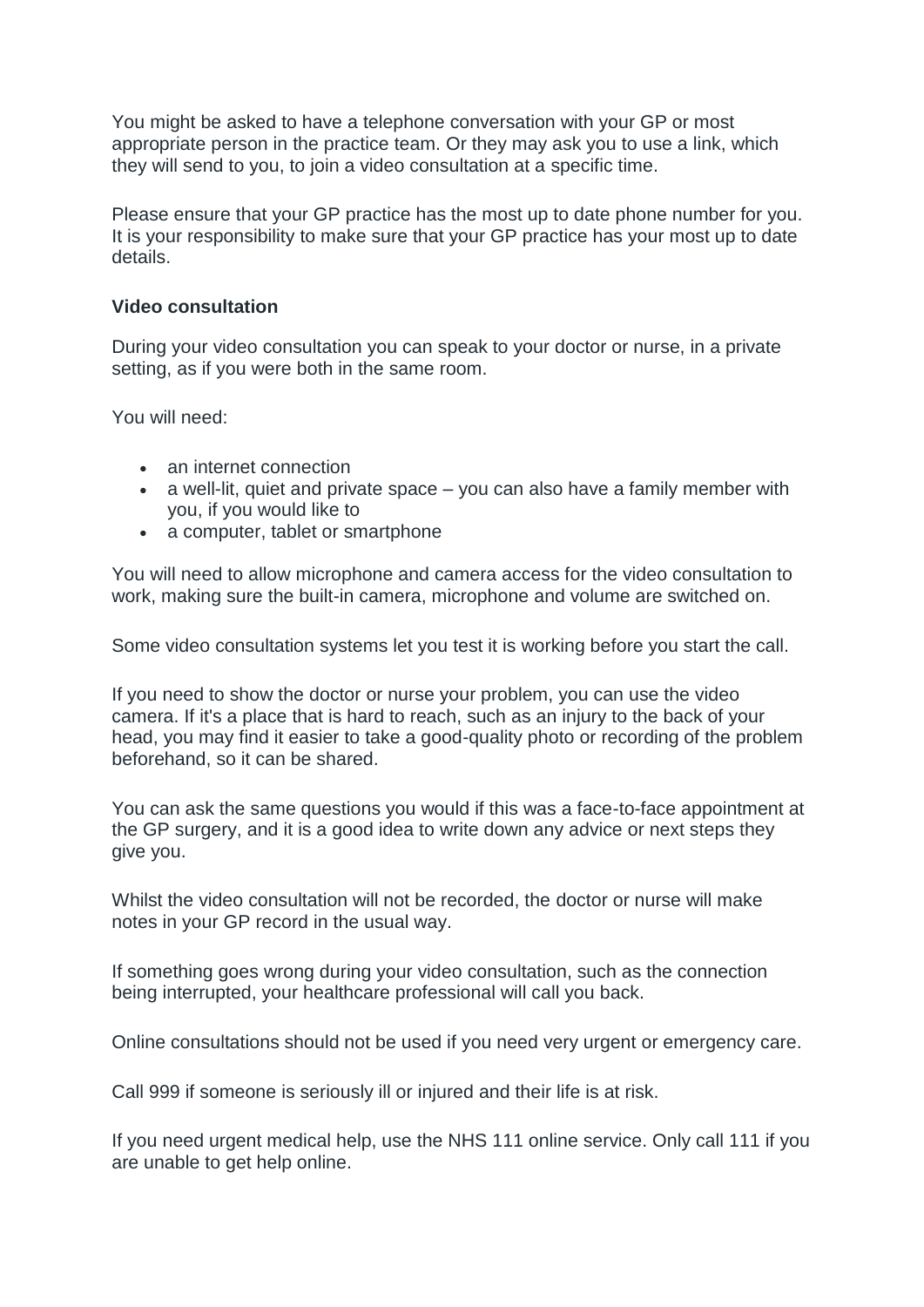The following video will help you to understand how this process might work <https://youtu.be/FO1LRq5FZpE>

Face to Face appointments

If the doctor or nurse feels you need to be seen in person, they will arrange a faceto-face appointment for you or a home visit.

If you are invited to attend the surgery for a face to face appointment or need to attend the surgery for any other reason, please cover your face, to protect you and protect the practice teams. Practices may turn you away if you have not done this, in order to protect you and the practice team and may not have enough PPE (personal protective equipment) to give you a medical grade face mask. You can make your own face mask by following the following link:

https://www.cdc.gov/coronavirus/2019-ncov/prevent-getting-sick/diy-cloth-facecoverings.html

# **Ordering repeat prescriptions**

Did you know you can order repeat prescriptions online, without needing to go to a GP surgery or pharmacy?

You can also ask your pharmacy about getting your medicine delivered to your home, rather than needing to collect it.

### **You can order repeat prescriptions using:**

- [The NHS App](https://www.nhs.uk/using-the-nhs/nhs-services/the-nhs-app/)
- [GP online services](https://www.nhs.uk/using-the-nhs/nhs-services/gps/gp-online-services/)

The NHS App also allows you to set and change which pharmacy your prescription is sent to.

You can pick one near where you live or choose one that will deliver your medicine to help cut down on travel while staying at home.

### **Ways to manage long-term conditions**

Over the next few weeks your GP will be reintroducing some of the routine clinics that had to be restricted due to the pandemic. These will need to be adapted to incorporate social distancing and some may be carried out remotely as described above. The Practice will contact you regarding how this will work in the coming weeks. However, if you have any concerns about any health condition please contact your Surgery online or by telephone if that is not possible.